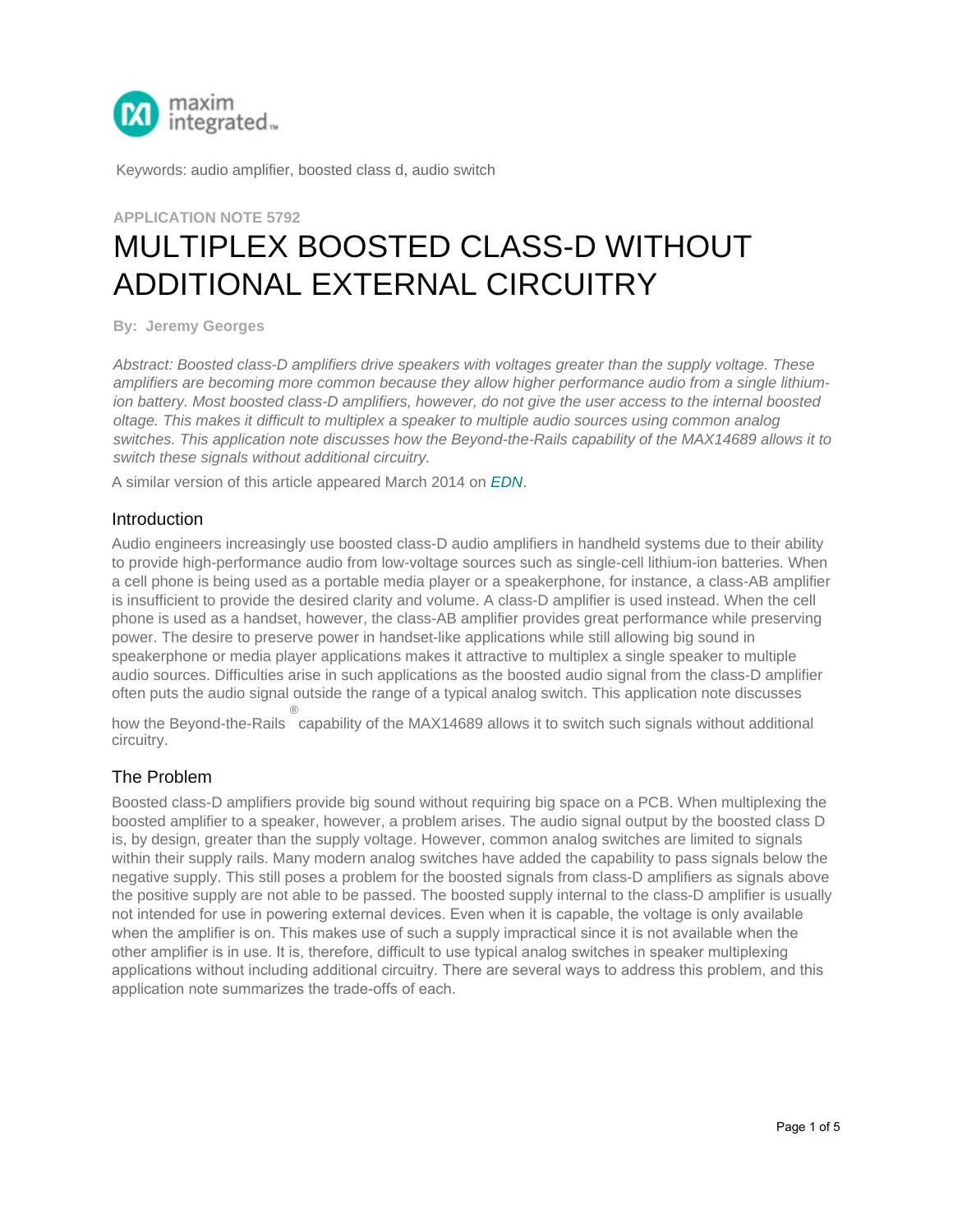## Common Approaches to Solving the Problem

One solution is to increase the supply voltage provided to the analog switch. This allows the analog switch to pass the audio signal without difficulty. Another approach is shifting the audio signal levels and bringing the signal within the appropriate range for the switch. Lastly, to solve this problem, engineers can use the MAX14689 double-pole double-throw (DPDT) analog switch with Beyond-the-Rails technology. This solution allows the audio signals to pass undisturbed and with no additional external circuitry. Below is an analysis of the advantages and disadvantages of each approach.

### Increasing the Supply Voltage

In some cases, it seems advantageous to simply tap into the boosted voltage coming from the boosted class-D amplifier. As mentioned above, this solution creates a new problem: when the other amplifier is in use, the boosted class-D amplifier is turned off and the boosted voltage is not available. The designer must then devise a way to power the analog switch from another source. This means the system must be designed with additional OR circuitry powering the switch from different sources depending on which amplifier is in use. The OR circuitry required for such a solution consumes additional space and power. Such trade-offs are not desirable in systems where space and power consumption are the main design constraints.

Though uncommon, another approach to the problem is to add an external boosted power supply to the circuit using either inductive or charge pump methods. This solves the problem, but has obvious disadvantages. For one, the space-constrained nature of most modern applications makes this an unacceptable way to solve the problem. The additional boosted power supply means adding bulky external components (IC/diode/capacitor/FET/inductor). This simply will not do. Additionally, even a highly efficient boost converter introduces power losses that are unacceptable in systems operating from a battery.

### Shifting Audio Levels to Acceptable Range

Many analog switches used in audio applications support negative voltages. As a result, shifting the DC bias of the signal down until the signal falls within the acceptable voltage range for the switch is a commonly implemented solution. Most frequently, the DC blocking approach is used. In this approach, the engineer places DC-blocking capacitors at the input of the analog switch. The problem with this approach is three-fold. First, capacitors add components to an application that is already tight on space. Moreover, the capacitors that are added need to be fairly large in value so as to keep the cutoff frequency of the highpass filter they create as low as possible. Since the load at this point is the speaker rather than a higher-impedance input to the amplifier, this further increases the size of the capacitor needed to maintain audio quality.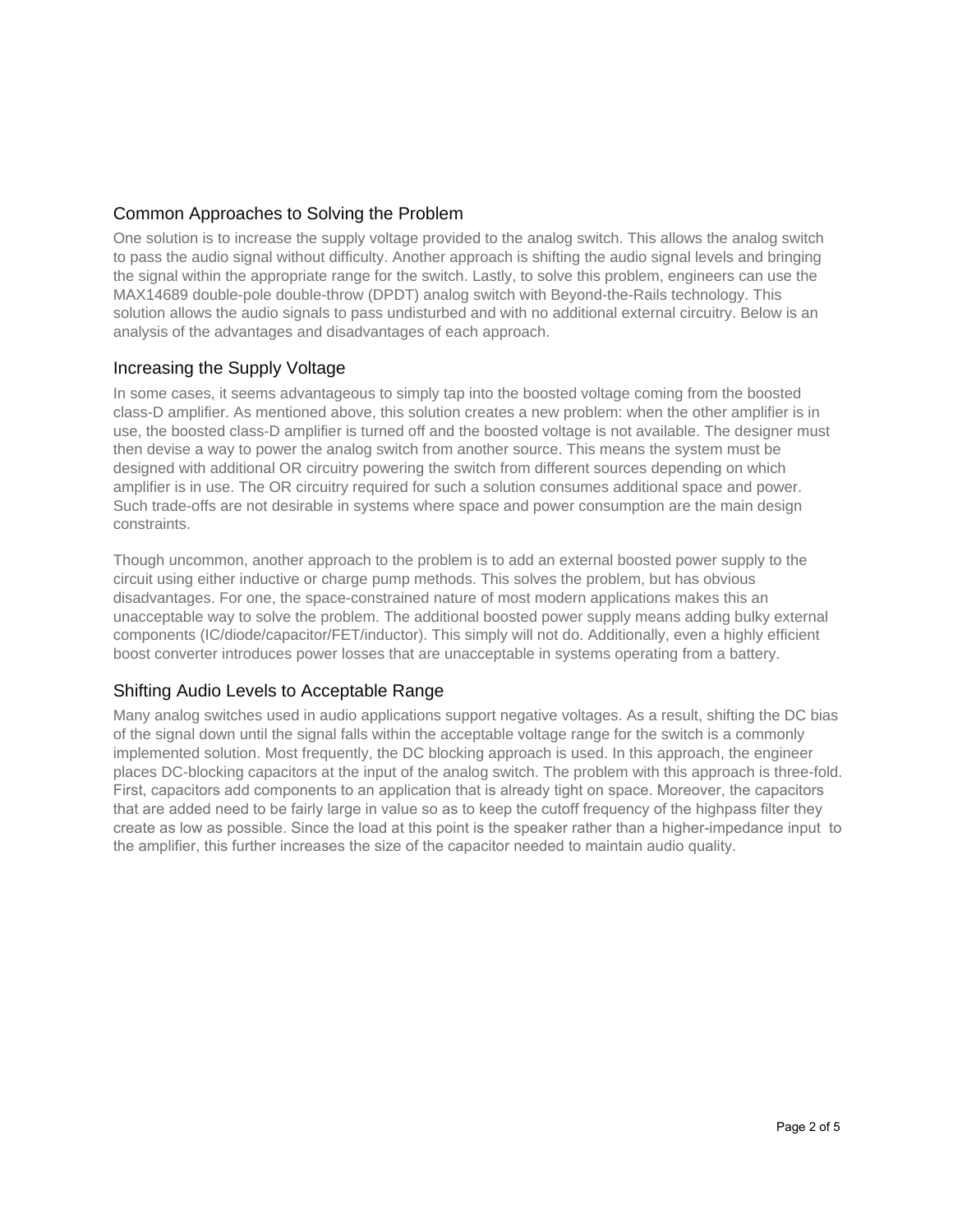The second issue that arises compounds the first. Capacitors added for DC blocking add phase distortions at low frequencies due to their voltage coefficient. The voltage coefficient describes how much the capacitance value changes with the voltage across the capacitor. Since at low frequencies the capacitor becomes higher impedance, a voltage develops across the capacitor thereby decreasing the capacitance below the rated value. As the frequency increases, so, too, does the capacitance. The change in capacitance introduces distortions at frequencies up to ten times higher than the -3dB point of the filter. Therefore, to keep the distortions out of the audible range, capacitors should be large enough to create a cutoff frequency as low as 2Hz. Additionally, the capacitors selected should have a low voltage coefficient, which typically excludes capacitors that are available in small packages, such as ceramics. Most commonly tantalum or electrolytic capacitors are used to keep the voltage coefficient low.

Finally, more distortions are introduced from factors such as nonlinearities in equivalent series resistance (ESR). Nonlinearities in the ESR can be frequency-dependent and in some cases limit power delivered to the speaker due to the increased impedance.

The DC-blocking approach solves the problem, but requires trade-offs in the areas of cost, audio quality, and space constraints.

### The Maxim Solution

The Maxim solution (**Figure 1**) to this problem is the MAX14689 ultra-small, double-pole, double-throw (DPDT) analog switch, which allows boosted signals to be passed without additional external circuitry. The MAX14689 features Beyond-the-Rails technology that allows signals up to  $\pm$ 5.5V to pass with ultra-low distortion while the device is supplied with voltages as low as +1.6V.



Figure 1. Solution for typical audio setup.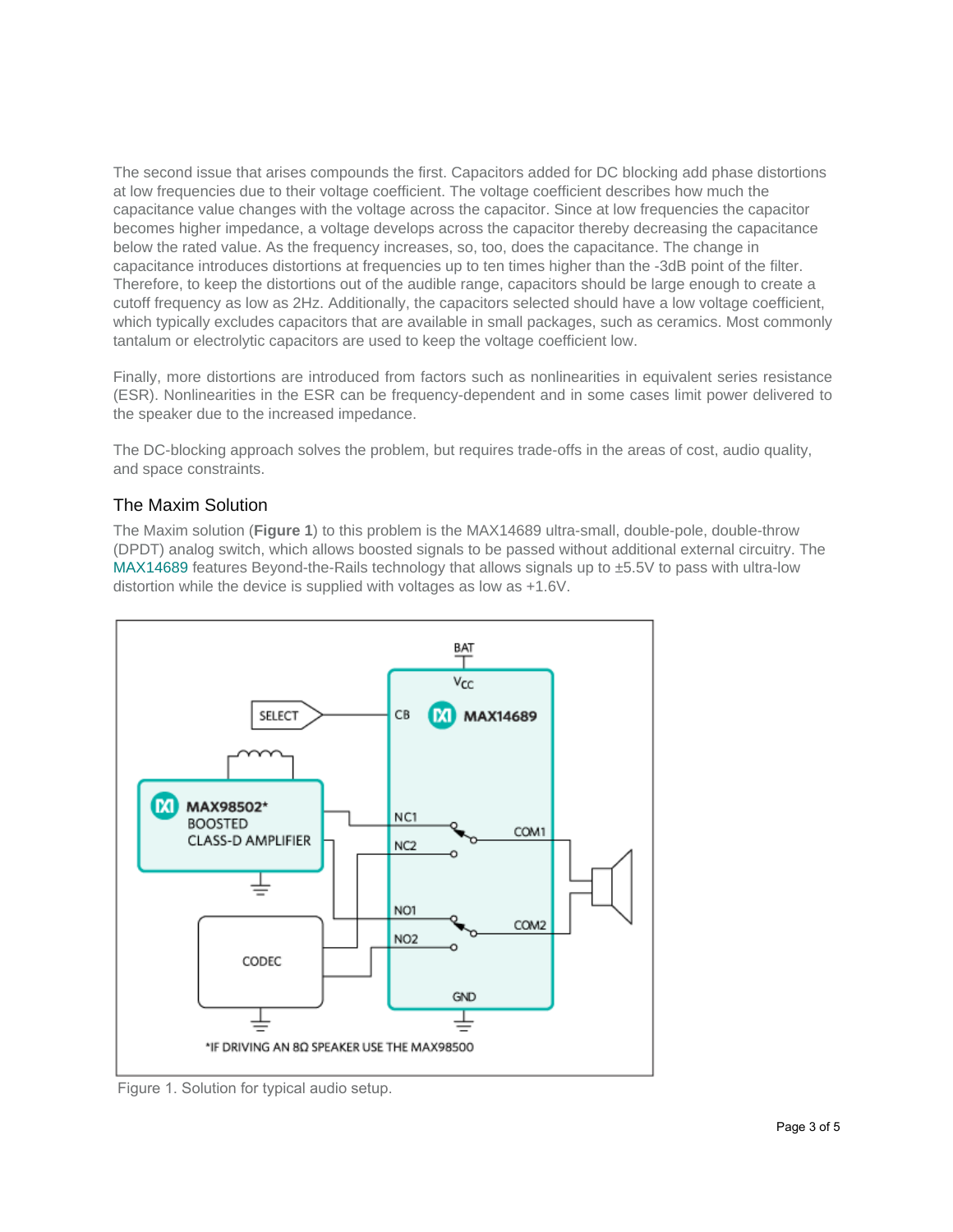Given the ability of the MAX14689 to pass voltages above and below the supply rails, the need for DC blocking or a boosted external supply is eliminated. In fact, implementation of a multiplexed speaker using the MAX14689 allows the engineer to power the audio system with no additional external circuitry, saving considerable space. The ability to pass signals without DC-blocking capacitors eliminates both the space taken by and the distortions introduced by DC-blocking capacitors. The 1.2mm x 1.2mm, 9-bump wafer-level package (WLP) makes the MAX14689 the industry's smallest DPDT analog switch, which enables additional space savings.

The MAX14689 utilizes "break-before-make" timing to prevent the two amplifiers from ever being shorted together, and it protects the audio quality of the system while also reducing the space required as compared to other common solutions. When powered with a supply as low as 2.5V, the low (0.25 typical) on-resistance of the switch allows for a highly efficient transfer of power to the speaker. The low THD+N introduced by the MAX14689 makes this solution excellent for audio systems where space, cost, and audio quality are highly important.

### Conclusion

Boosted class-D amplifiers are attractive in battery-powered audio systems because they provide great increase in audio quality. Due to the higher power consumption of such amplifiers, however, it is not advantageous to have this type of system always on. Since multiplexing a single speaker to separate audio systems presents many advantages, the inability of typical analog switches to pass signals above and below their supply rails creates a problem worth solving. Traditional solutions introduce many unwanted effects, but the Maxim solution provides a simple, space-saving, and audio-quality-preserving solution.

| <b>Related Parts</b> |                                                                                    |                     |
|----------------------|------------------------------------------------------------------------------------|---------------------|
| MAX14689             | Ultra-Small, Low-R <sub>ON</sub> , Beyond-the-Rails DPDT Analog<br><b>Switches</b> | <b>Free Samples</b> |
| MAX98500             | Boosted 2.2W Class D Amplifier with Automatic Level<br>Control                     | <b>Free Samples</b> |
| MAX98502             | Boosted 2.2W Class D Amplifier with Automatic Level<br>Control                     | <b>Free Samples</b> |

Beyond-the-Rails is a trademark of Maxim Integrated Products, Inc.